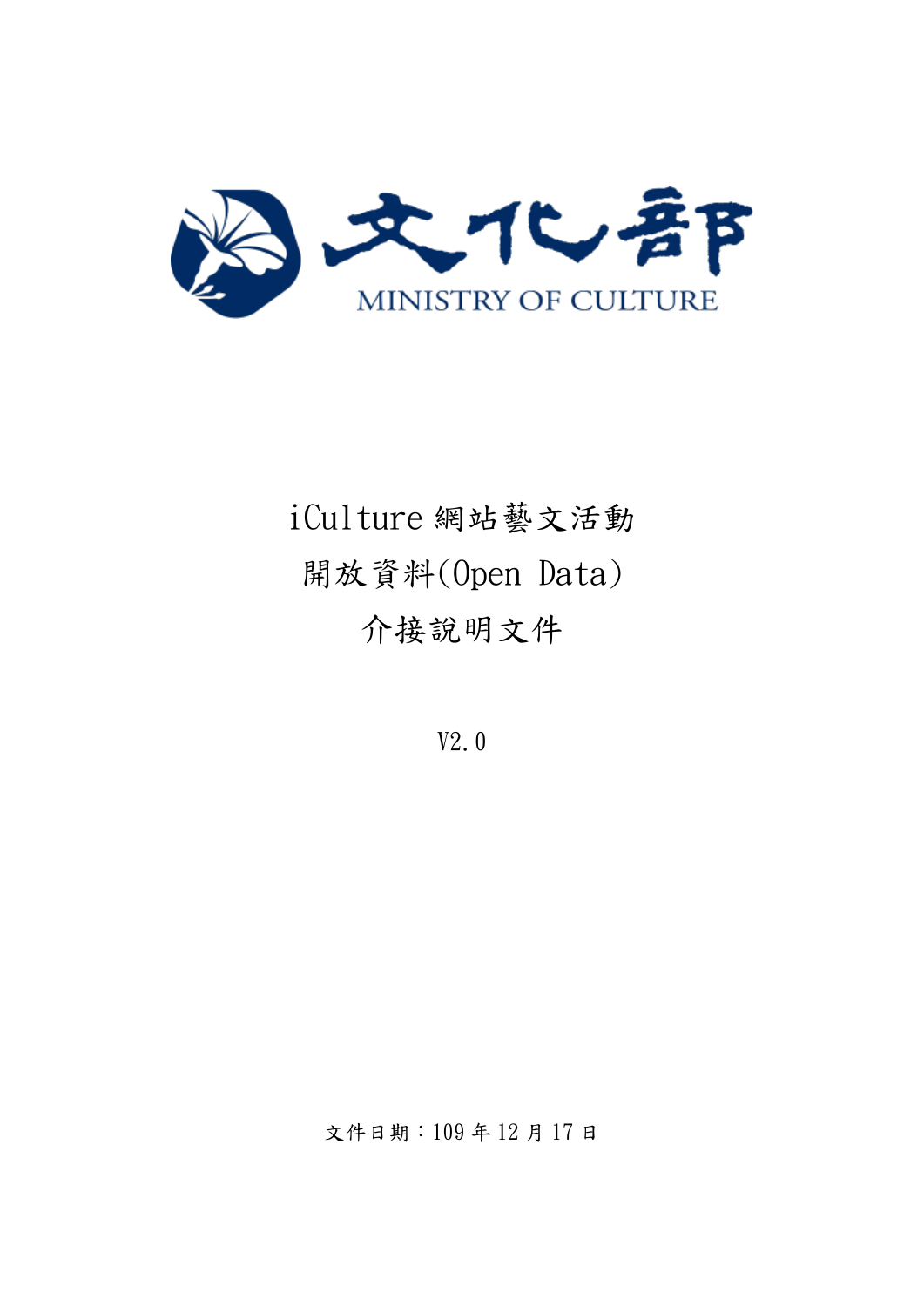| 文化部 iCulture 網站           | 版本: V2.0       |
|---------------------------|----------------|
| 藝文活動開放資料(open data)介接說明文件 | 日期: 2020/12/17 |

## **【修訂記錄】**

| 日期         | 版本   | 說明   |
|------------|------|------|
| 2018/04/18 | V1.0 | 初版發行 |
| 2020/12/17 | V2.0 | 修訂發行 |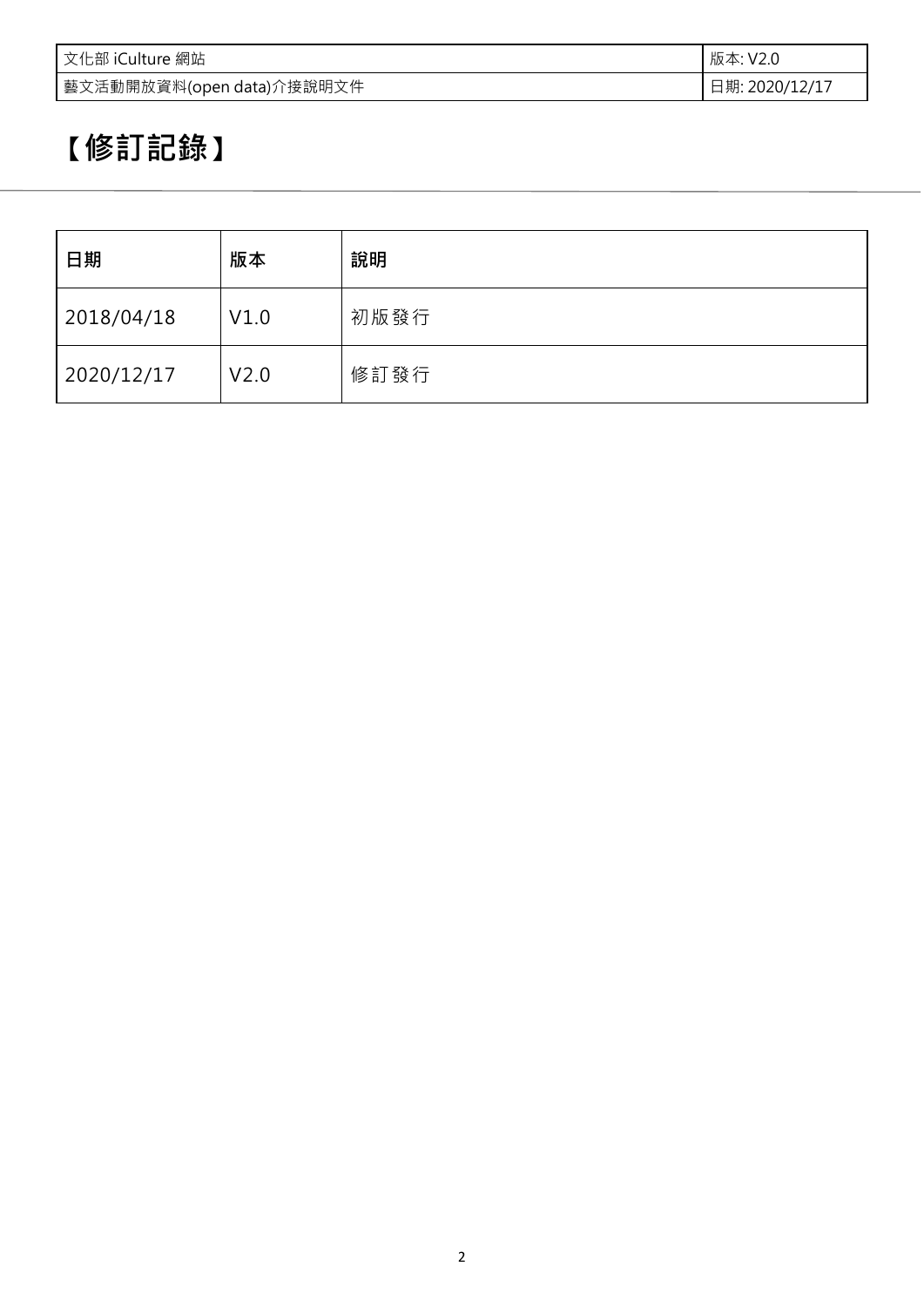| 文化部 iCulture 網站           | 版本: V2.0       |
|---------------------------|----------------|
| 藝文活動開放資料(open data)介接說明文件 | 日期: 2020/12/17 |

### 【文件目錄】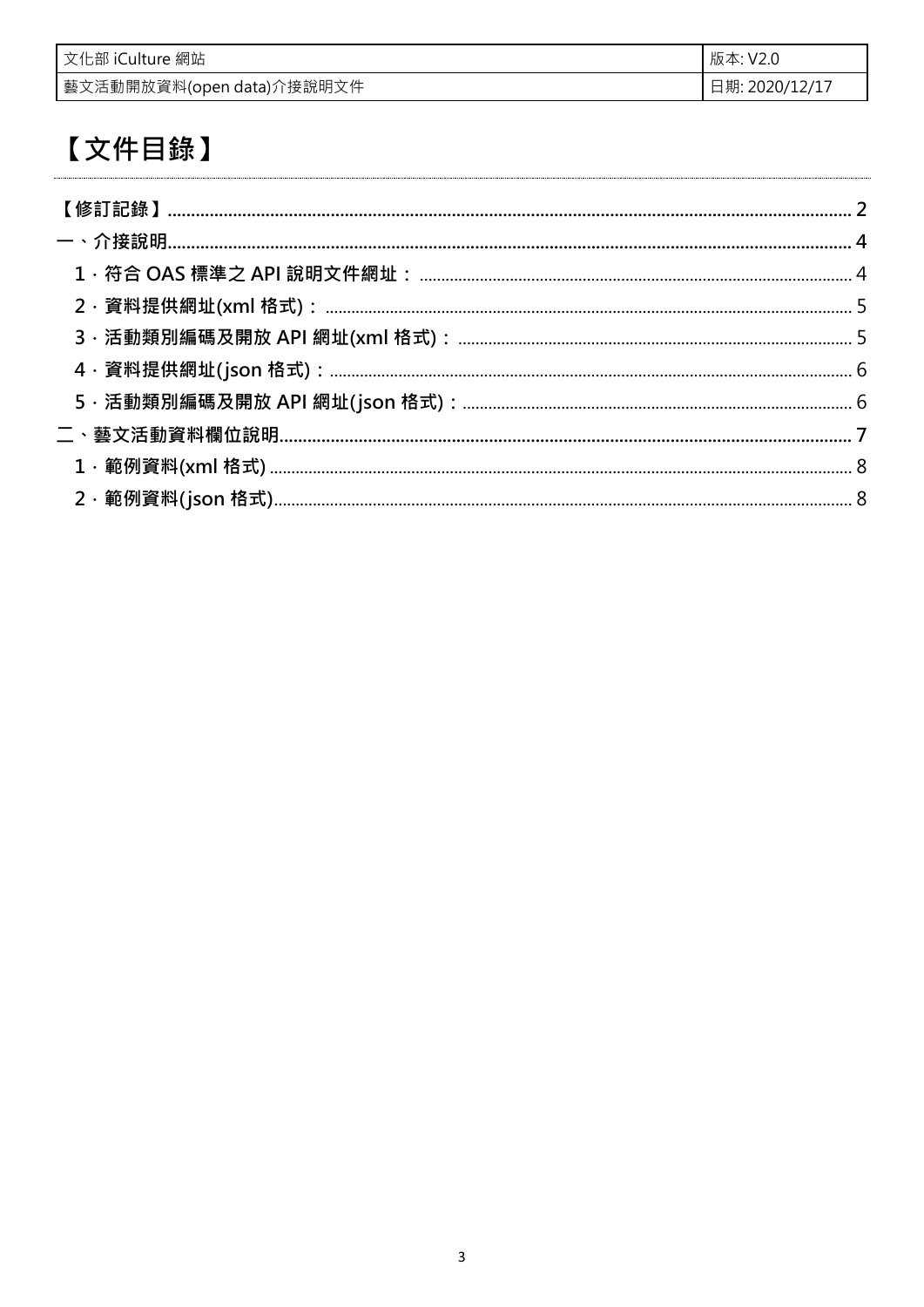| 文化部 iCulture 網站           | 版本: V2.0       |
|---------------------------|----------------|
| 藝文活動開放資料(open data)介接說明文件 | 日期: 2020/12/17 |

### **一、介接說明**

#### **1.符合 OAS 標準之 API 說明文件網址:**

| 編碼  | 活動類別 | 符合 OAS 標準之 API                                                                                          |  |  |
|-----|------|---------------------------------------------------------------------------------------------------------|--|--|
| 1   | 音樂   | https://cloud.culture.tw/frontsite/trans/SearchShowAction.do?method=doFind<br>TypeJOpenApi&category=1   |  |  |
| 2   | 戲劇   | https://cloud.culture.tw/frontsite/trans/SearchShowAction.do?method=doFind<br>TypeJOpenApi&category=2   |  |  |
| 3   | 舞蹈   | https://cloud.culture.tw/frontsite/trans/SearchShowAction.do?method=doFind<br>TypeJOpenApi&category=3   |  |  |
| 4   | 親子   | https://cloud.culture.tw/frontsite/trans/SearchShowAction.do?method=doFind<br>TypeJOpenApi&category=4   |  |  |
| 5   | 獨立音樂 | https://cloud.culture.tw/frontsite/trans/SearchShowAction.do?method=doFind<br>TypeJOpenApi&category=5   |  |  |
| 6   | 展覽   | https://cloud.culture.tw/frontsite/trans/SearchShowAction.do?method=doFind<br>TypeJOpenApi&category=6   |  |  |
| 7   | 講座   | https://cloud.culture.tw/frontsite/trans/SearchShowAction.do?method=doFind<br>TypeJOpenApi&category=7   |  |  |
| 8   | 電影   | https://cloud.culture.tw/frontsite/trans/SearchShowAction.do?method=doFind<br>TypeJOpenApi&category=8   |  |  |
| 11  | 綜藝   | https://cloud.culture.tw/frontsite/trans/SearchShowAction.do?method=doFind<br>TypeJOpenApi&category=11  |  |  |
| 13  | 競賽   | https://cloud.culture.tw/frontsite/trans/SearchShowAction.do?method=doFind<br>TypeJOpenApi&category=13  |  |  |
| 14  | 徵選   | https://cloud.culture.tw/frontsite/trans/SearchShowAction.do?method=doFind<br>TypeJOpenApi&category=14  |  |  |
| 15  | 其他   | https://cloud.culture.tw/frontsite/trans/SearchShowAction.do?method=doFind<br>TypeJOpenApi&category=15  |  |  |
| 17  | 演唱會  | https://cloud.culture.tw/frontsite/trans/SearchShowAction.do?method=doFind<br>TypeJOpenApi&category=17  |  |  |
| 19  | 研習課程 | https://cloud.culture.tw/frontsite/trans/SearchShowAction.do?method=doFind<br>TypeJOpenApi&category=19  |  |  |
| 200 | 閱讀   | https://cloud.culture.tw/frontsite/trans/SearchShowAction.do?method=doFind<br>TypeJOpenApi&category=200 |  |  |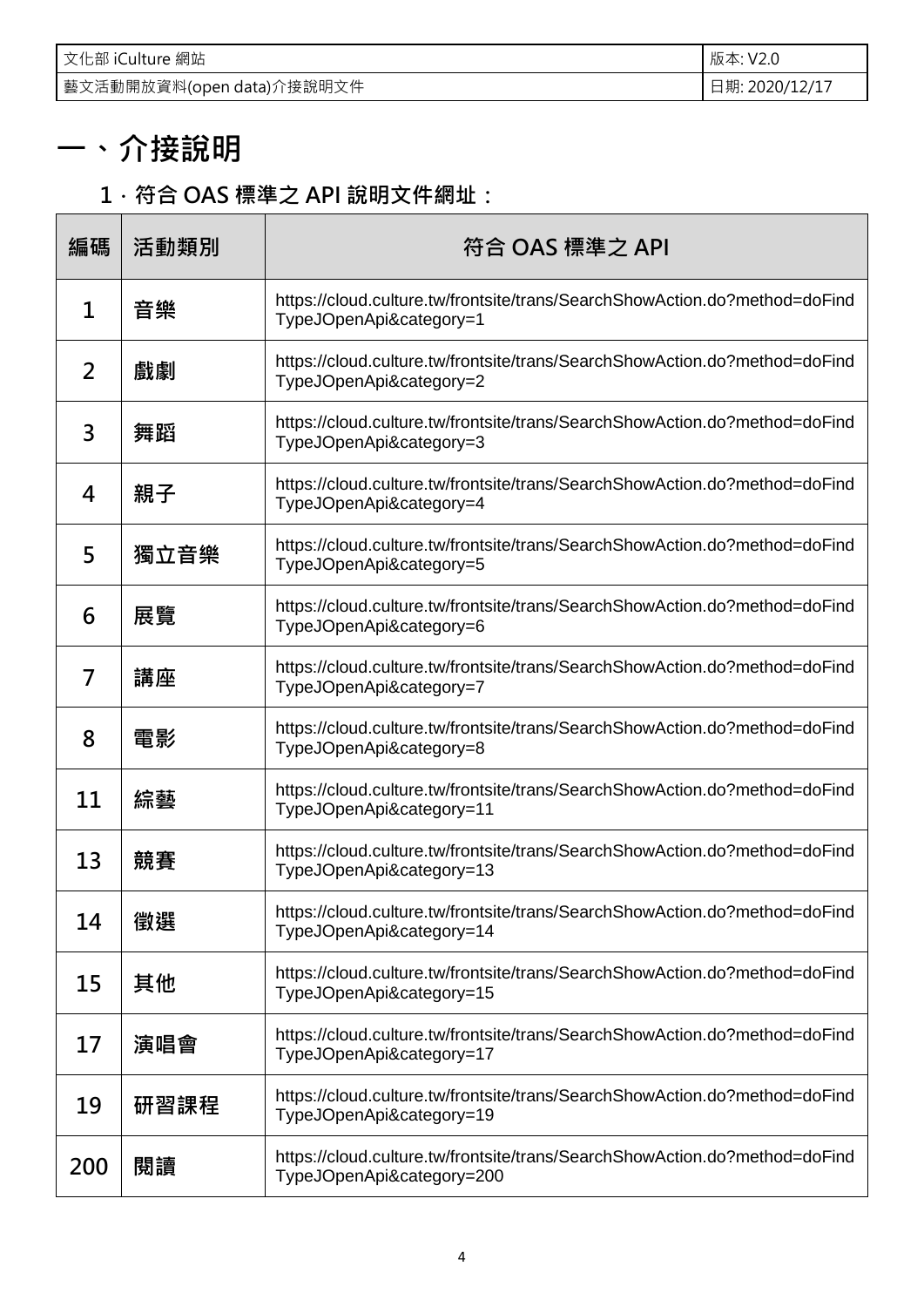| 文化部 iCulture 網站           | 版本: V2.0       |
|---------------------------|----------------|
| 藝文活動開放資料(open data)介接說明文件 | 日期: 2020/12/17 |

#### **2.資料提供網址(xml 格式):**

https://cloud.culture.tw/frontsite/trans/SearchShowAction.do?method=doFindTypeX&category={活動類別編號}

#### **3.活動類別編碼及開放 API 網址(xml 格式):**

| 編碼             | 活動類別             | <b>API</b>                                                                 |  |  |
|----------------|------------------|----------------------------------------------------------------------------|--|--|
| $\mathbf 1$    |                  | https://cloud.culture.tw/frontsite/trans/SearchShowAction.do?method=doFind |  |  |
| 音樂             | TypeX&category=1 |                                                                            |  |  |
| $\overline{2}$ | 戲劇               | https://cloud.culture.tw/frontsite/trans/SearchShowAction.do?method=doFind |  |  |
|                |                  | TypeX&category=2                                                           |  |  |
| 3              | 舞蹈               | https://cloud.culture.tw/frontsite/trans/SearchShowAction.do?method=doFind |  |  |
|                |                  | TypeX&category=3                                                           |  |  |
| 4              | 親子               | https://cloud.culture.tw/frontsite/trans/SearchShowAction.do?method=doFind |  |  |
|                |                  | TypeX&category=4                                                           |  |  |
| 5              | 獨立音樂             | https://cloud.culture.tw/frontsite/trans/SearchShowAction.do?method=doFind |  |  |
|                |                  | TypeX&category=5                                                           |  |  |
| 6              | 展覽               | https://cloud.culture.tw/frontsite/trans/SearchShowAction.do?method=doFind |  |  |
|                |                  | TypeX&category=6                                                           |  |  |
| 7              | 講座               | https://cloud.culture.tw/frontsite/trans/SearchShowAction.do?method=doFind |  |  |
|                |                  | TypeX&category=7                                                           |  |  |
| 8              | 電影               | https://cloud.culture.tw/frontsite/trans/SearchShowAction.do?method=doFind |  |  |
|                |                  | TypeX&category=8                                                           |  |  |
| 11             | 綜藝               | https://cloud.culture.tw/frontsite/trans/SearchShowAction.do?method=doFind |  |  |
|                |                  | TypeX&category=11                                                          |  |  |
| 13             | 競賽               | https://cloud.culture.tw/frontsite/trans/SearchShowAction.do?method=doFind |  |  |
|                |                  | TypeX&category=13                                                          |  |  |
| 14             | 徵選               | https://cloud.culture.tw/frontsite/trans/SearchShowAction.do?method=doFind |  |  |
|                |                  | TypeX&category=14                                                          |  |  |
| 15             | 其他               | https://cloud.culture.tw/frontsite/trans/SearchShowAction.do?method=doFind |  |  |
|                |                  | TypeX&category=15                                                          |  |  |
| 17             | 演唱會              | https://cloud.culture.tw/frontsite/trans/SearchShowAction.do?method=doFind |  |  |
|                |                  | TypeX&category=17                                                          |  |  |
| 19             | 研習課程             | https://cloud.culture.tw/frontsite/trans/SearchShowAction.do?method=doFind |  |  |
|                |                  | TypeX&category=19                                                          |  |  |
| 200            | 閱讀               | https://cloud.culture.tw/frontsite/trans/SearchShowAction.do?method=doFind |  |  |
|                |                  | TypeX&category=200                                                         |  |  |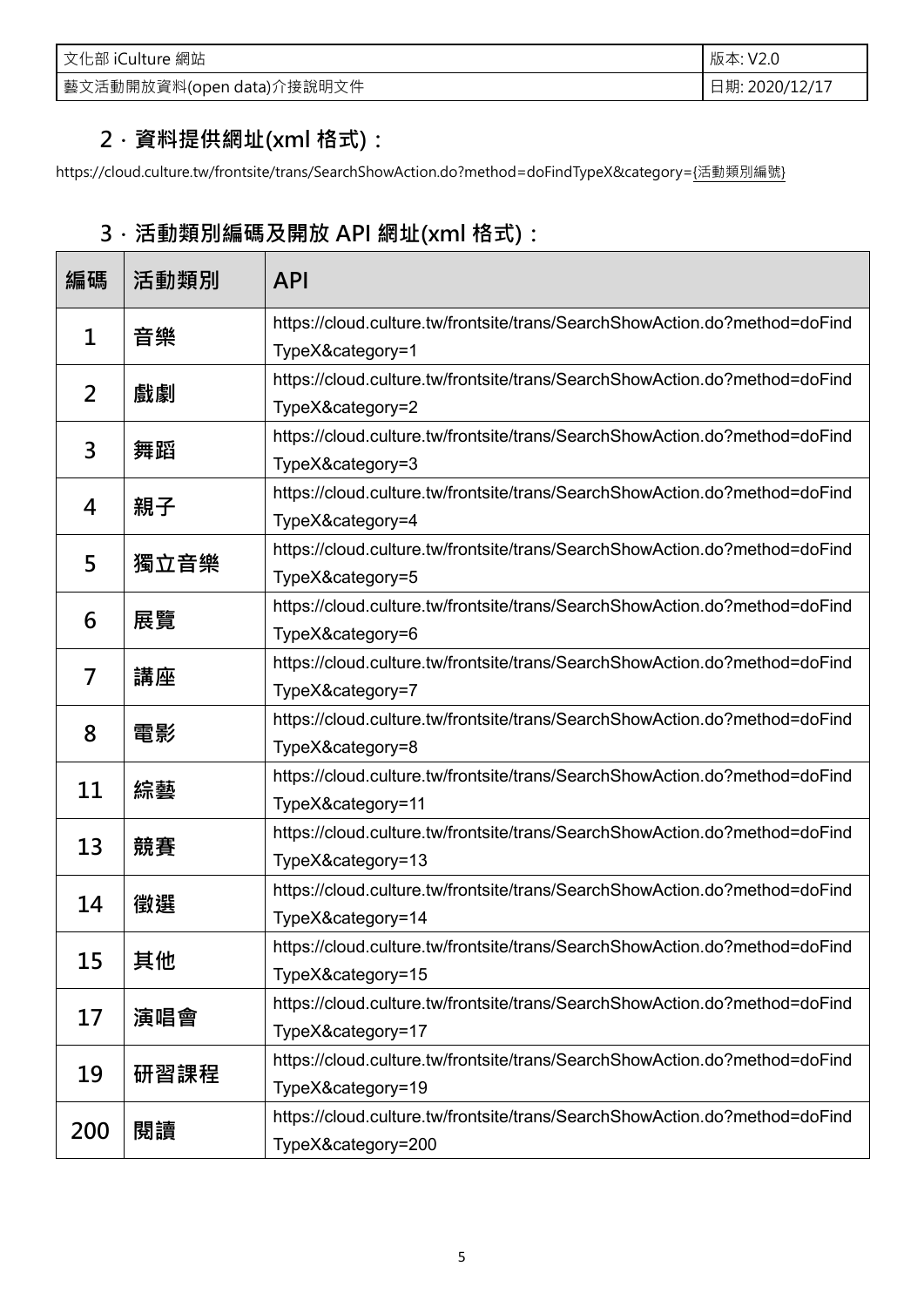| 文化部 iCulture 網站           | 版本: V2.0       |
|---------------------------|----------------|
| 藝文活動開放資料(open data)介接說明文件 | 日期: 2020/12/17 |

#### **4.資料提供網址(json 格式):**

https://cloud.culture.tw/frontsite/trans/SearchShowAction.do?method=doFindTypeJ&category={活動類別編號}

### **5.活動類別編碼及開放 API 網址(json 格式):**

| 編碼                | 活動類別             | <b>API</b>                                                                 |  |  |
|-------------------|------------------|----------------------------------------------------------------------------|--|--|
| 音樂<br>$\mathbf 1$ |                  | https://cloud.culture.tw/frontsite/trans/SearchShowAction.do?method=doFind |  |  |
|                   | TypeJ&category=1 |                                                                            |  |  |
| $\overline{2}$    | 戲劇               | https://cloud.culture.tw/frontsite/trans/SearchShowAction.do?method=doFind |  |  |
|                   |                  | TypeJ&category=2                                                           |  |  |
| 3                 |                  | https://cloud.culture.tw/frontsite/trans/SearchShowAction.do?method=doFind |  |  |
|                   | 舞蹈               | TypeJ&category=3                                                           |  |  |
|                   | 親子               | https://cloud.culture.tw/frontsite/trans/SearchShowAction.do?method=doFind |  |  |
| 4                 |                  | TypeJ&category=4                                                           |  |  |
|                   |                  | https://cloud.culture.tw/frontsite/trans/SearchShowAction.do?method=doFind |  |  |
| 5                 | 獨立音樂             | TypeJ&category=5                                                           |  |  |
|                   |                  | https://cloud.culture.tw/frontsite/trans/SearchShowAction.do?method=doFind |  |  |
| 6                 | 展覽               | TypeJ&category=6                                                           |  |  |
| 7                 |                  | https://cloud.culture.tw/frontsite/trans/SearchShowAction.do?method=doFind |  |  |
|                   | 講座               | TypeJ&category=7                                                           |  |  |
|                   |                  | https://cloud.culture.tw/frontsite/trans/SearchShowAction.do?method=doFind |  |  |
| 8                 | 電影               | TypeJ&category=8                                                           |  |  |
|                   |                  | https://cloud.culture.tw/frontsite/trans/SearchShowAction.do?method=doFind |  |  |
| 11                | 綜藝               | TypeJ&category=11                                                          |  |  |
|                   |                  | https://cloud.culture.tw/frontsite/trans/SearchShowAction.do?method=doFind |  |  |
| 13                | 競賽               | TypeJ&category=13                                                          |  |  |
| 14                | 徵選               | https://cloud.culture.tw/frontsite/trans/SearchShowAction.do?method=doFind |  |  |
|                   |                  | TypeJ&category=14                                                          |  |  |
| 15                | 其他               | https://cloud.culture.tw/frontsite/trans/SearchShowAction.do?method=doFind |  |  |
|                   |                  | TypeJ&category=15                                                          |  |  |
|                   |                  | https://cloud.culture.tw/frontsite/trans/SearchShowAction.do?method=doFind |  |  |
| 17                | 演唱會              | TypeJ&category=17                                                          |  |  |
|                   |                  | https://cloud.culture.tw/frontsite/trans/SearchShowAction.do?method=doFind |  |  |
| 19                | 研習課程             | TypeJ&category=19                                                          |  |  |
|                   |                  | https://cloud.culture.tw/frontsite/trans/SearchShowAction.do?method=doFind |  |  |
| 200               | 閱讀               | TypeJ&category=200                                                         |  |  |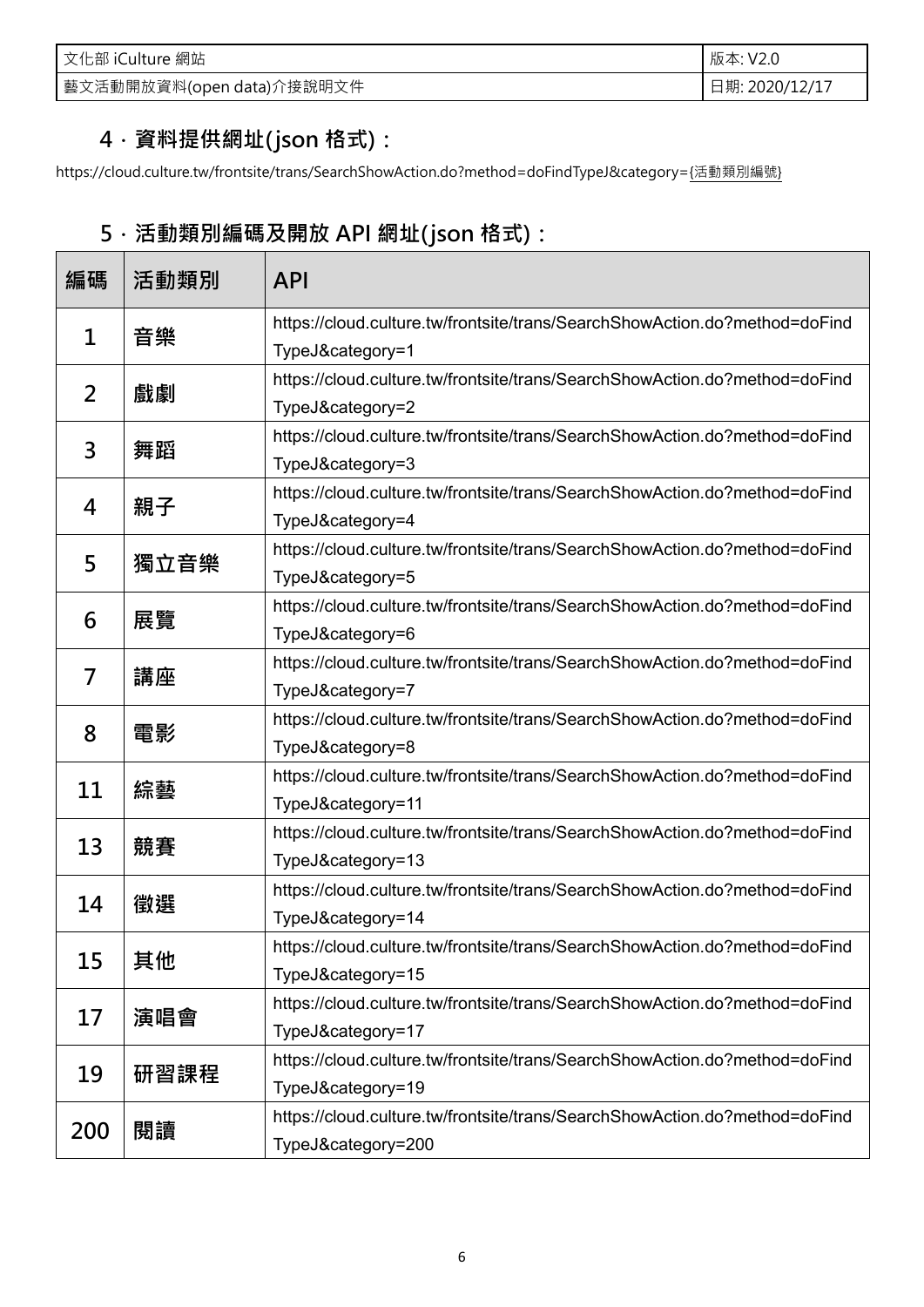| 文化部 iCulture 網站            | 版本: V2.0       |
|----------------------------|----------------|
| │藝文活動開放資料(open data)介接說明文件 | 日期: 2020/12/17 |

### **二、藝文活動資料欄位說明**

| 欄位英文名稱                | 欄位中文名稱  | 範例                       |
|-----------------------|---------|--------------------------|
| version               | 發行版本    | 1.4                      |
| <b>UID</b>            | 唯一辨識碼   | 5e711fd8d083a329401ef293 |
| titile                | 活動名稱    | 愛心滿紅城-古蹟文化體驗之旅           |
| category              | 活動類別    | 6                        |
| showUnit              | 演出單位    | 新北市立淡水古蹟博物館              |
| descriptionFilterHtml | 簡介說明    | http://                  |
| discountInfo          | 折扣資訊    | 無                        |
| imageURL              | 圖片連結    | https://                 |
| masterUnit            | 主辦單位    | 新北市政府文化局                 |
| subUnit               | 協辦單位    | 新北市立淡水古蹟博物館              |
| supportUnit           | 贊助單位    |                          |
| otherUnit             | 其他單位    |                          |
| webSales              | 售票網址    | https://                 |
| sourceWebPromote      | 推廣網址    | https://                 |
| comment               | 備註      |                          |
| editModifyDate        | 編輯時間    | 2020/08/05 18:30:00      |
| sourceWebName         | 來源網站名稱  | 全國藝文活動資訊系統               |
| startDate             | 活動起始日期  | 2020/02/18               |
| endDate               | 活動結束日期  | 2020/12/31               |
| hitRate               | 點閱數     | $\overline{0}$           |
| showinfo              | 活動場次資訊  | <提供多場範例>                 |
| time                  | 單場次演出時間 | 2020/02/18 10:00         |
| location              | 地址      | 新北市淡水區中正路 28巷1號          |
| <b>locationName</b>   | 場地名稱    | 新北市立淡水古蹟博物館              |
| onSales               | 是否售票    | N                        |